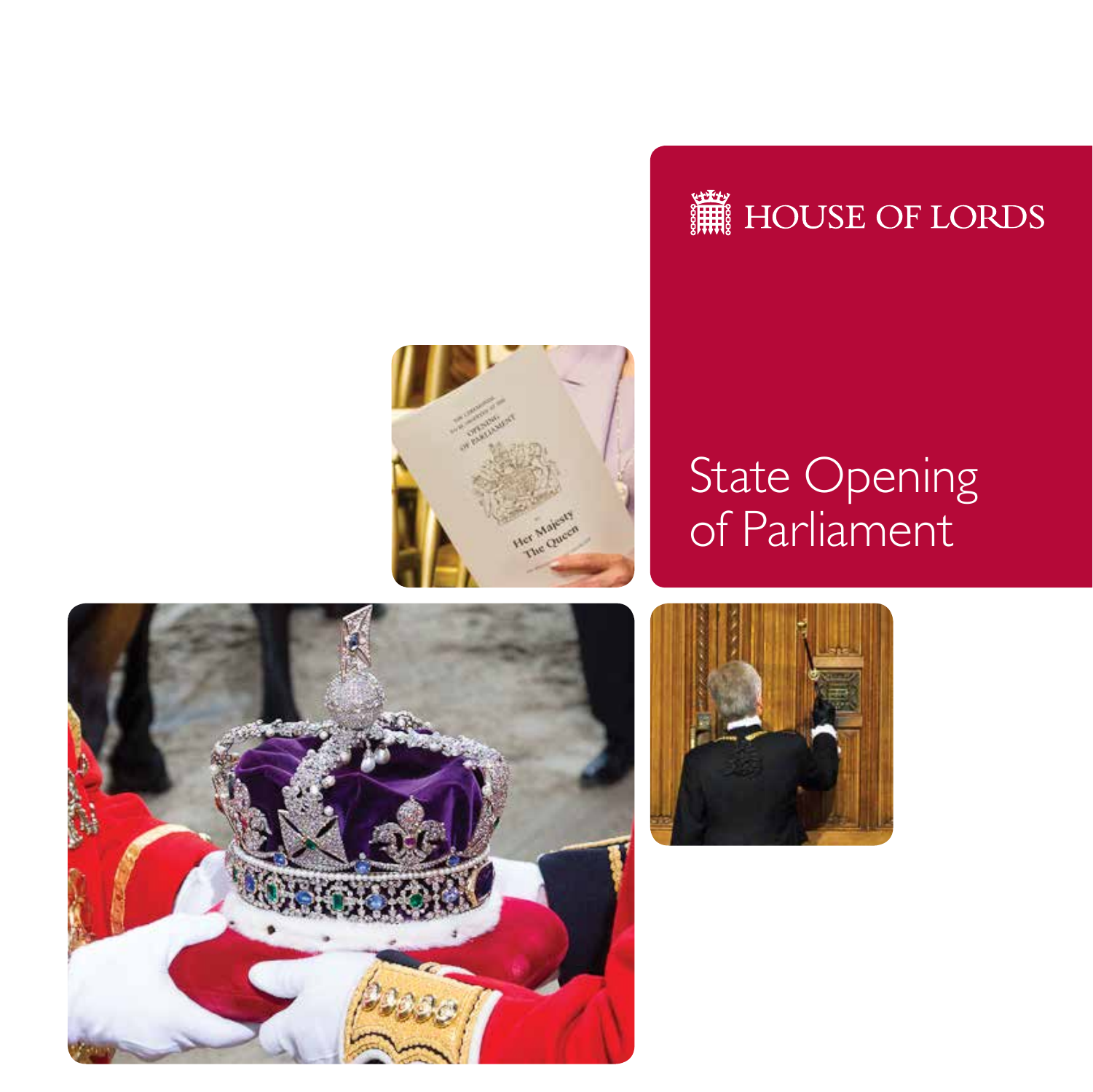The State Opening of Parliament marks the start of the parliamentary year and the Queen's Speech sets out the government's agenda.

**Contents** 

| Start of Parliament's year<br>Buckingham Palace to the House of Lords |  |
|-----------------------------------------------------------------------|--|
|                                                                       |  |
| <b>Back to work</b>                                                   |  |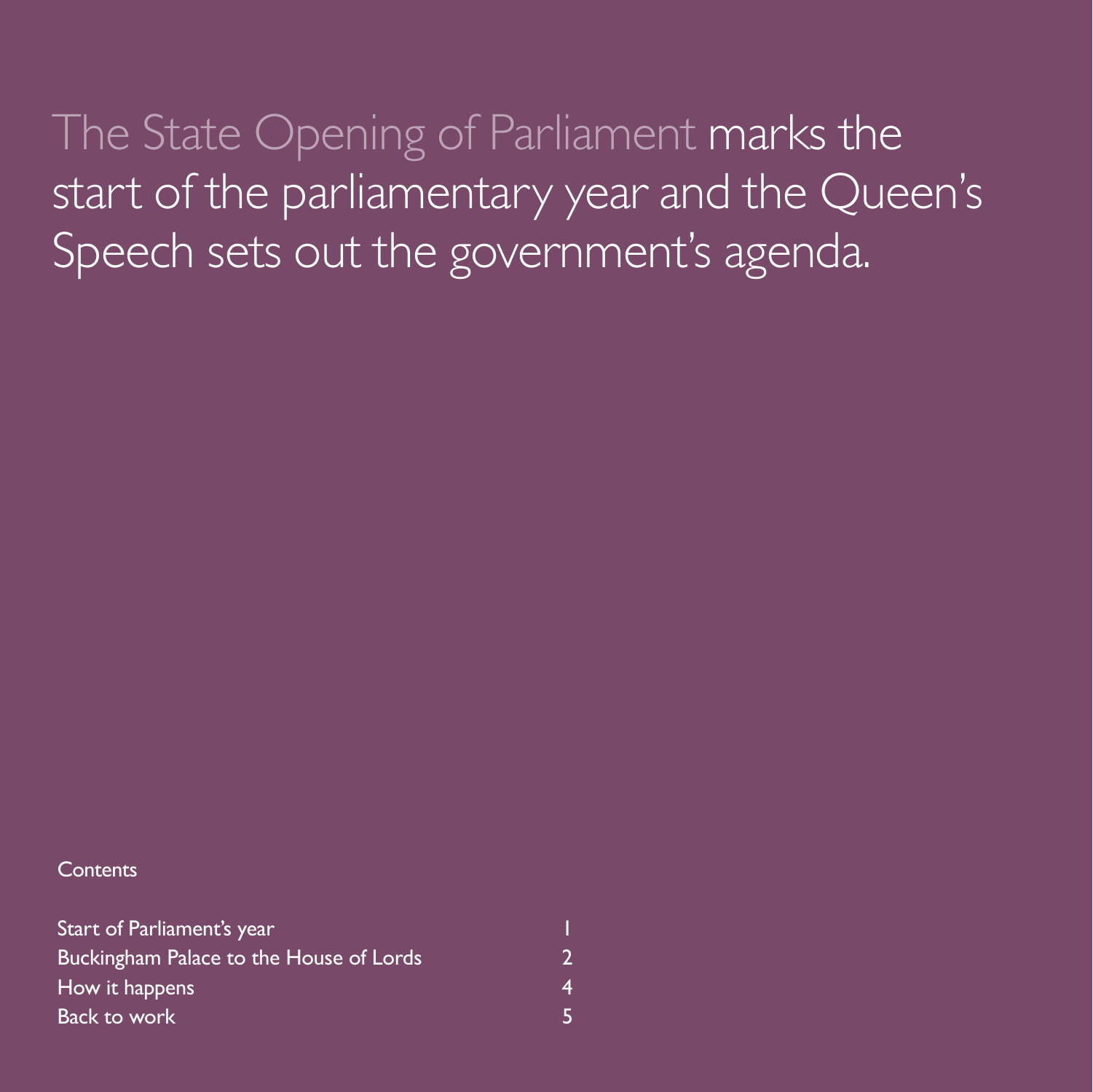# Start of Parliament's year

The Queen's Speech, delivered at State Opening, is the public statement of the government's legislative programme for Parliament's next working year. State Opening is the only regular occasion when the three constituent parts of Parliament that have to give their assent to new laws – the Sovereign, the House of Lords and the House of Commons – meet. The Speech is written by the government and read out in the House of Lords.

#### Parliamentary year

A 'parliament' runs from one general election to the next (five years). It is broken up into sessions which run for about a year – the 'parliamentary year'.

State Opening takes place on the first day of a new session. The Queen's Speech marks the formal start to the year. Neither House can conduct any business until after it has been read.

#### Queen's Speech

Members of both Houses and guests including judges, ambassadors and high commissioners gather in the Lords chamber for the speech. Many wear national or ceremonial dress.The Lord Chancellor gives the speech to the Queen who reads it out from the Throne (right and see diagram on page 4).

#### Setting the agenda

The speech is central to the State Opening ceremony because it sets out the government's legislative agenda for the year. The final words, 'Other measures will be laid before you', give the government flexibility to introduce other bills (draft laws).

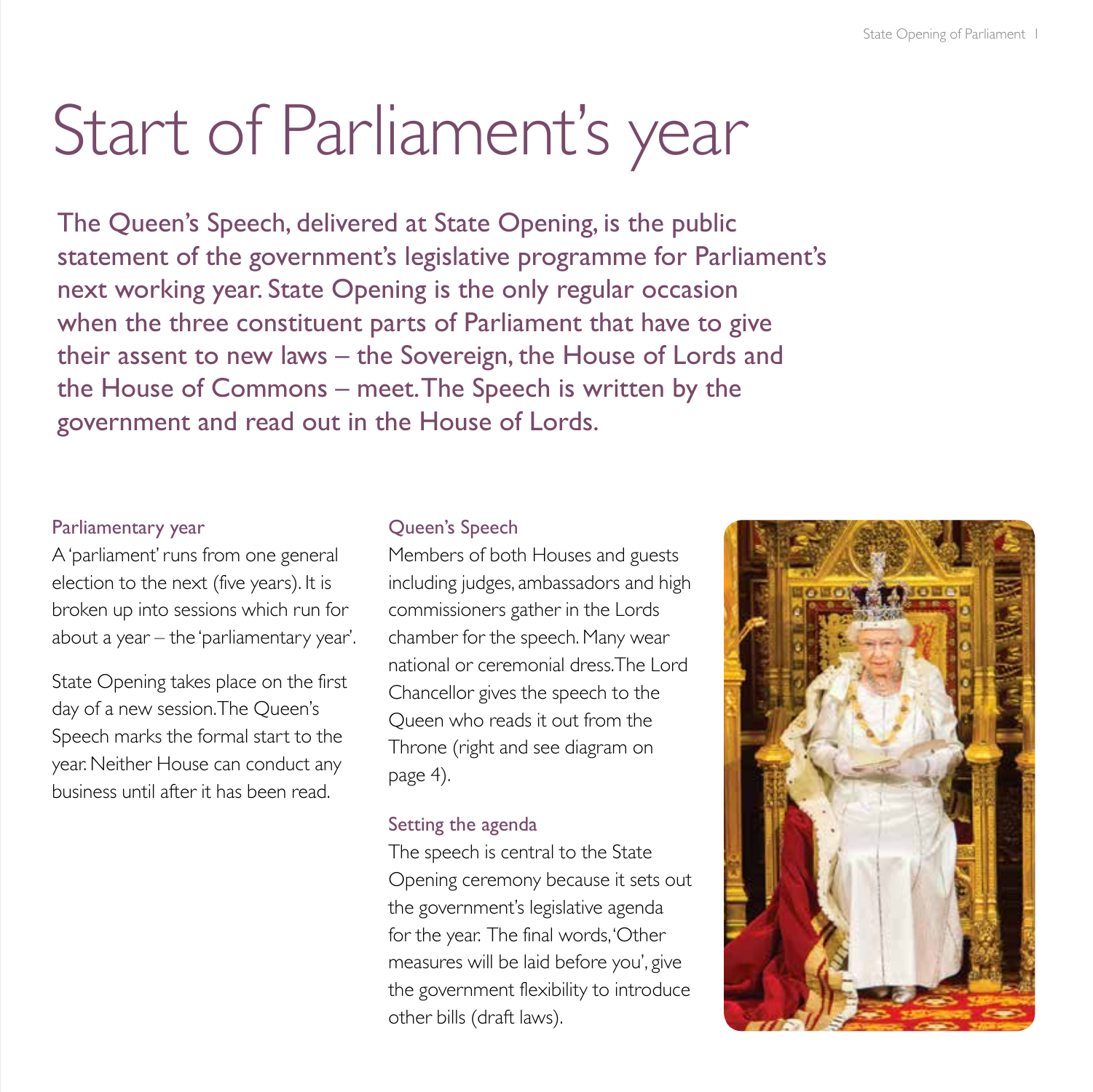# Buckingham Palace to the House of Lords

Escorted by the Household Cavalry, the Queen leaves Buckingham Palace in a carriage procession to the Houses of Parliament.



Route of the carriage procession The Household Cavalry Cavalry Cavalry Cavalry Cavalry The Household Cavalry



The Queen's carriage approaching the Houses of Parliament

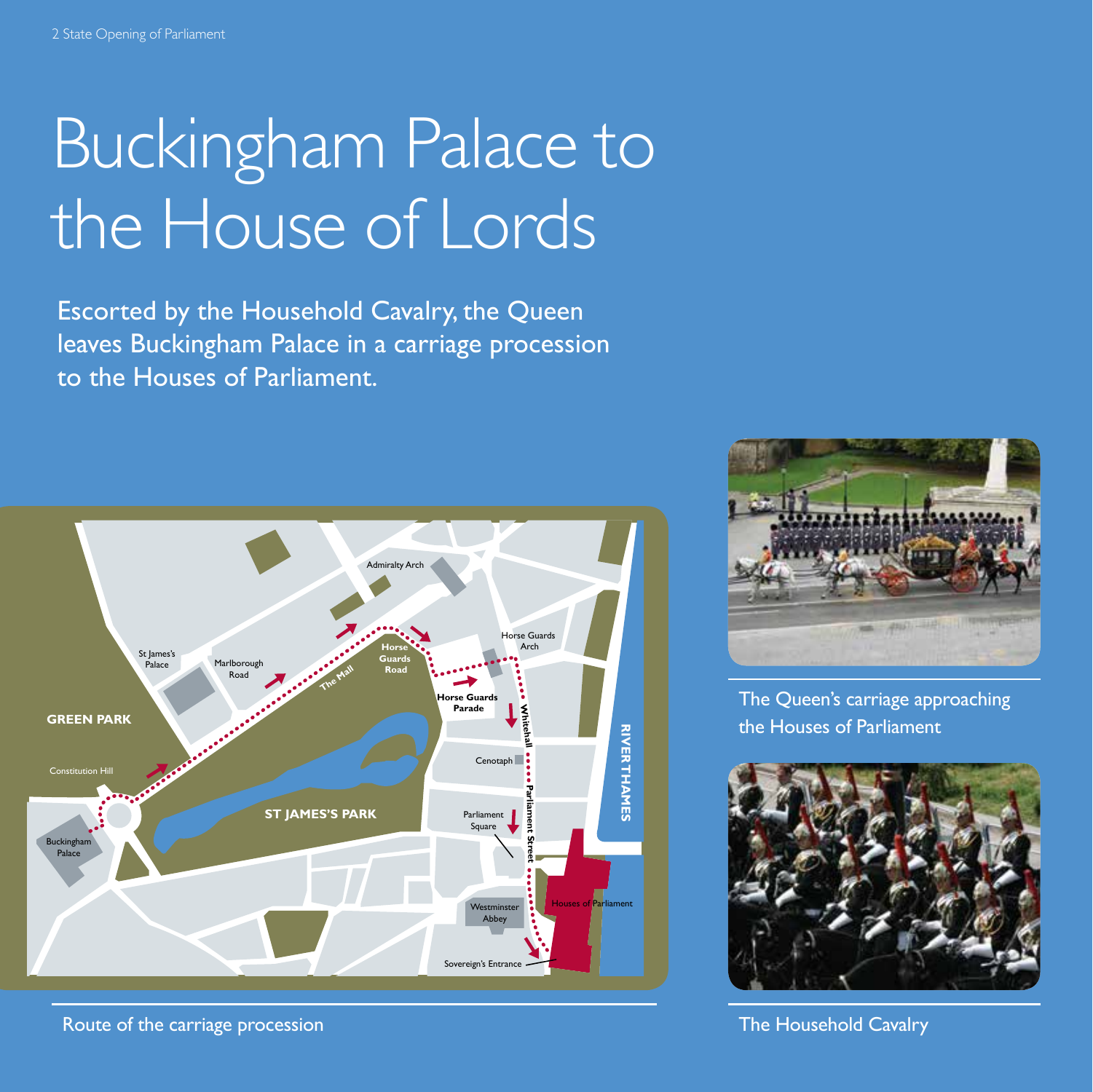### Arrival at Parliament

The Royal Procession is characterised by many symbols of royal authority, the chief of which is the Imperial State Crown. The Queen enters a packed House of Lords chamber and Black Rod makes his ceremonial entrance into the House of Commons chamber. MPs proceed to the Lords to listen to the speech.

#### Sovereign's Entrance

The Queen is met at Sovereign's Entrance (point 1 on page 4) by the Earl Marshal and the Lord Great Chamberlain (who have ceremonial and royal parliamentary duties). The Royal Standard is flown from the Victoria Tower and gun salutes are fired by the King's Troop in Hyde Park and the Tower of London.

#### Royal Procession

Wearing the Imperial State Crown and the Robe of State, the Queen emerges from the Robing Room before leading the procession through the Royal Gallery (point 2 on page 4), packed with over 600 guests, to the House of Lords chamber. The Royal Procession is led by senior parliamentary and government officers, including the Lord Chancellor and the Lord Speaker. The Great Sword of State and the Cap of Maintenance, symbols of sovereign power and authority, are carried in front of the Queen.

#### Summons of the Commons

When the Queen is seated upon the Throne (point 3 on page 4), the Lord Great Chamberlain signals to Black Rod (the Queen's representative in Parliament) to summon MPs from the House of Commons.

The doors to the Commons chamber are shut in Black Rod's face: a practice dating back to the Civil War, symbolising the Commons' autonomy from the monarchy. He strikes the door three times before the door is opened (point 4 on page 5). Once the door is opened he enters the chamber and announces the Queen's summons (point 5 on page 5). The Serjeant at Arms, carrying the Mace, then leads the procession to the Lords followed by the Speaker and Black Rod (point 6 on page 4). The Prime Minister, the Leader of the Opposition, MPs and senior Commons officials follow them.

MPs and House of Commons officials stand in the House of Lords chamber (point 7 on page 4) at the opposite end to the Throne, known as The Bar of the House, to listen to the speech.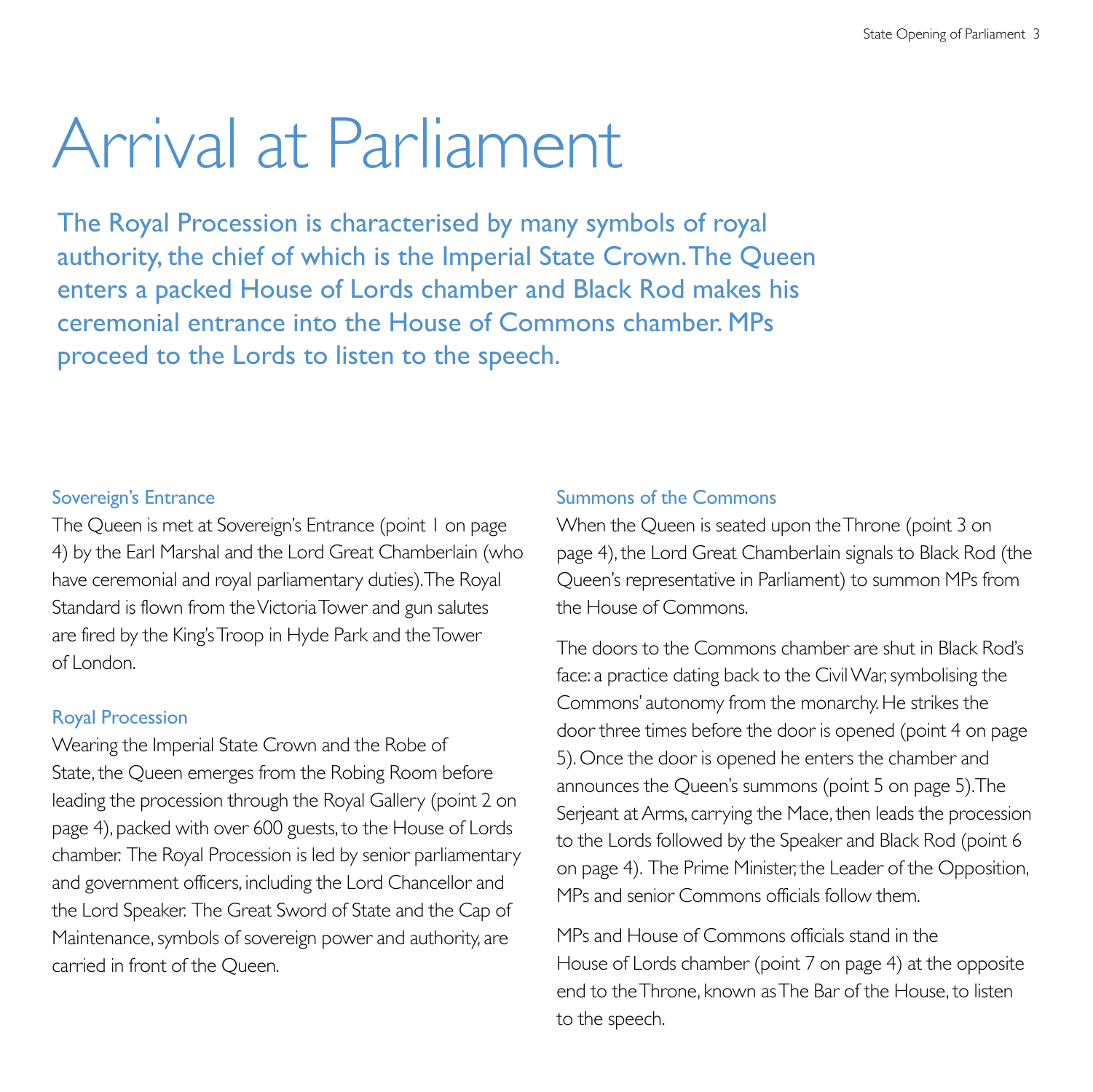## How it happens





Black Rod knocks on the doors to the Commons chamber



Black Rod summons the House of Commons



MPs, Black Rod and Commons officials make their way to the Lords



MPs and Commons officials stand in the Lords chamber to listen to the speech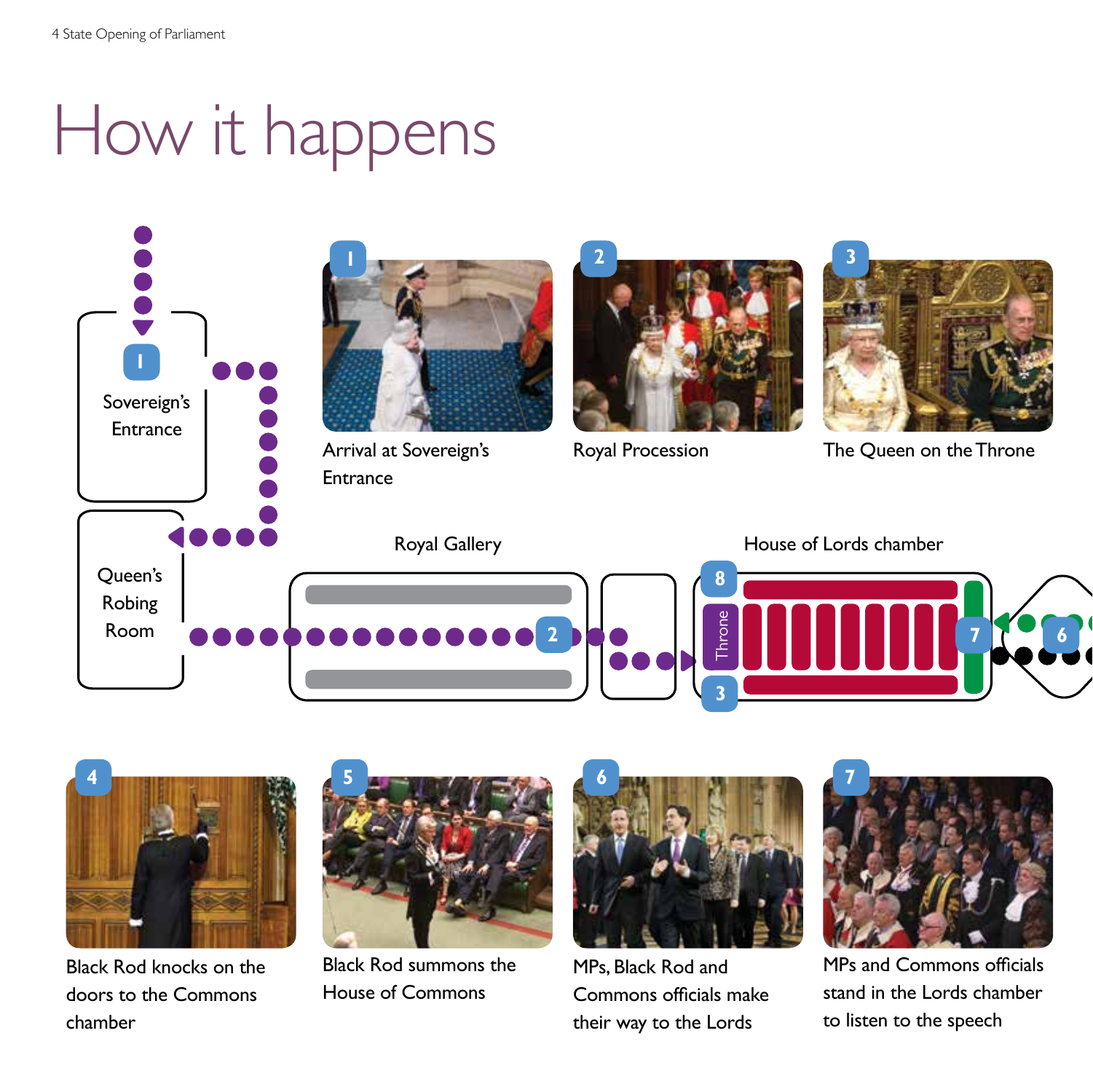

House of Commons chamber





The Queen reads out the speech from the Throne

### Back to work

When the Queen leaves, a new parliamentary session starts and Parliament gets back to work. Members debate the content of the speech and agree an 'Address in Reply to Her Majesty's Gracious Speech'. The House continues the debate over several days, looking at the different subject areas.